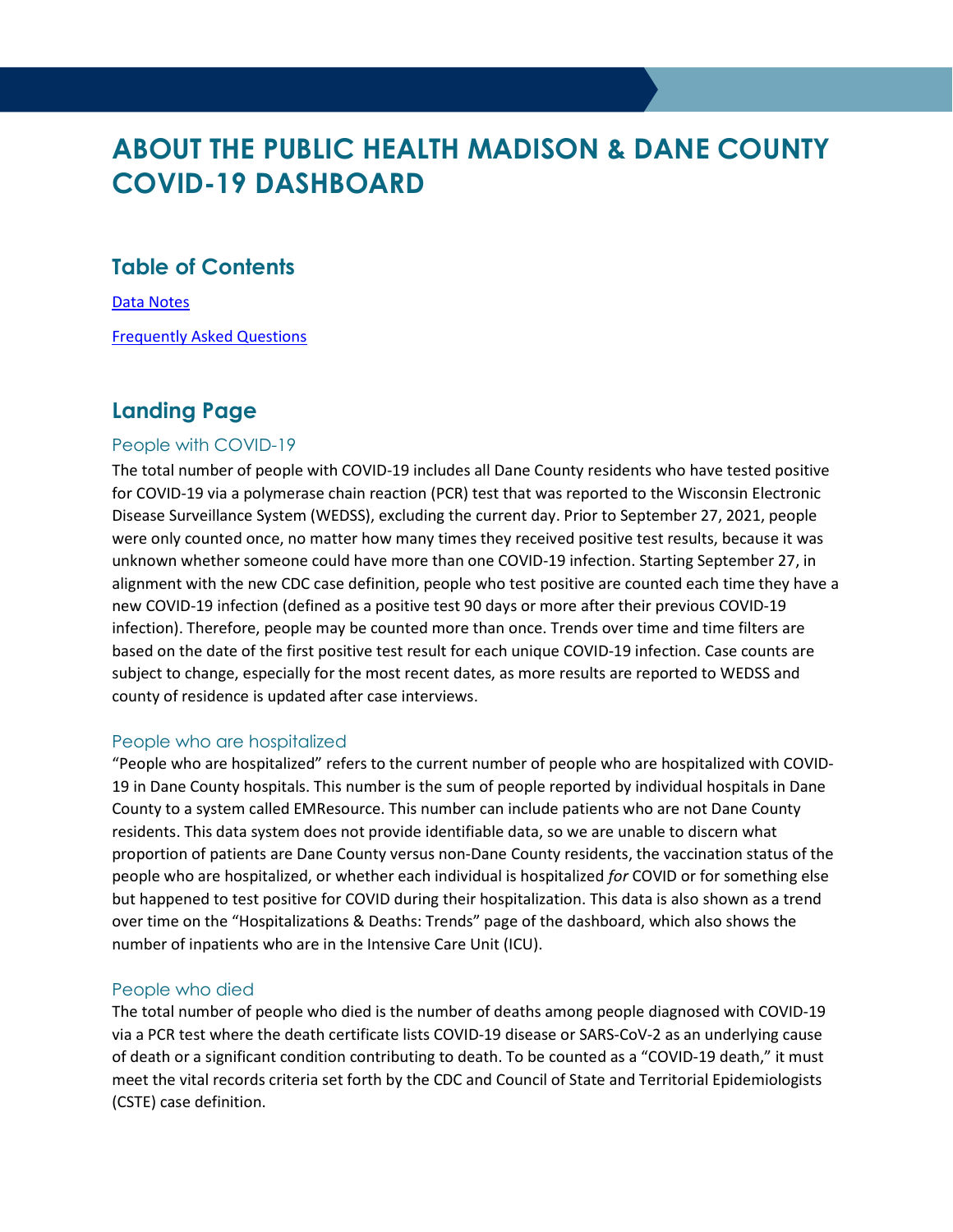### Change from last update

This is the change in the total number of people with COVID-19, number of people who are hospitalized, and total number of people who died since the dashboard was last updated. It often takes more than one day for cases and deaths to be reported, so the change may reflect new cases and deaths from the last several days. The total change will be higher on Mondays as this number reflects the difference from over the weekend.

#### Percent change in new cases and hospitalizations over the past two weeks

This is the percent change in the total number of people diagnosed with COVID-19 in the current week compared to the week before. We exclude the previous 3 days of data for people diagnosed with COVID-19 due to the preliminary nature of recent dates. Therefore, the "current week" would be ten days prior to today's date through four days prior to today's date, and the week before that would be 17 days prior to today's date through 11 days prior to today's date.

#### Two week trend

We utilize the Wisconsin Department of Health Services' methods for trajectory to determine whether the percent change in the number of people diagnosed with COVID-19 and the percent change in the number of inpatient hospitalizations from the previous to the current week is statistically significant. We categorize the trend as an increase, decrease, or stable trend with the definitions below:

Increase: the percent increase in the number of people diagnosed with COVID-19 or inpatient hospitalizations is > 10% and the p-value based on Poisson regression is <0.025.

Decrease: the percent decrease in the number of people diagnosed with COVID-19 or inpatient hospitalizations is > 10% and the p-value based on Poisson regression is <0.025.

Stable: Any other condition other than those described above.

#### Vaccination Status

This is the percentage of Dane County residents ages 5 and older who are up to date on their COVID-19 vaccines. Up to date means a person has received all recommended COVID-19 vaccines, including any booster dose(s) when eligible. The current Centers for Disease Control and Prevention COVID-19 vaccine recommendations are here.

### People with COVID-19

### Current Weekly Case Rate per 100,000

This is calculated by adding cases for the past 7 days (starting from ten days prior to today's date through four days prior to today's date, which excludes the past 3 full days). To calculate a rate for the week, this is divided by Dane County's total population (552,536) and multiplied by 100,000. See the CDC for more information. We exclude the previous three days of data to help assure the estimate is stable and less impacted by delays in laboratory processing or reporting of COVID-19 tests.

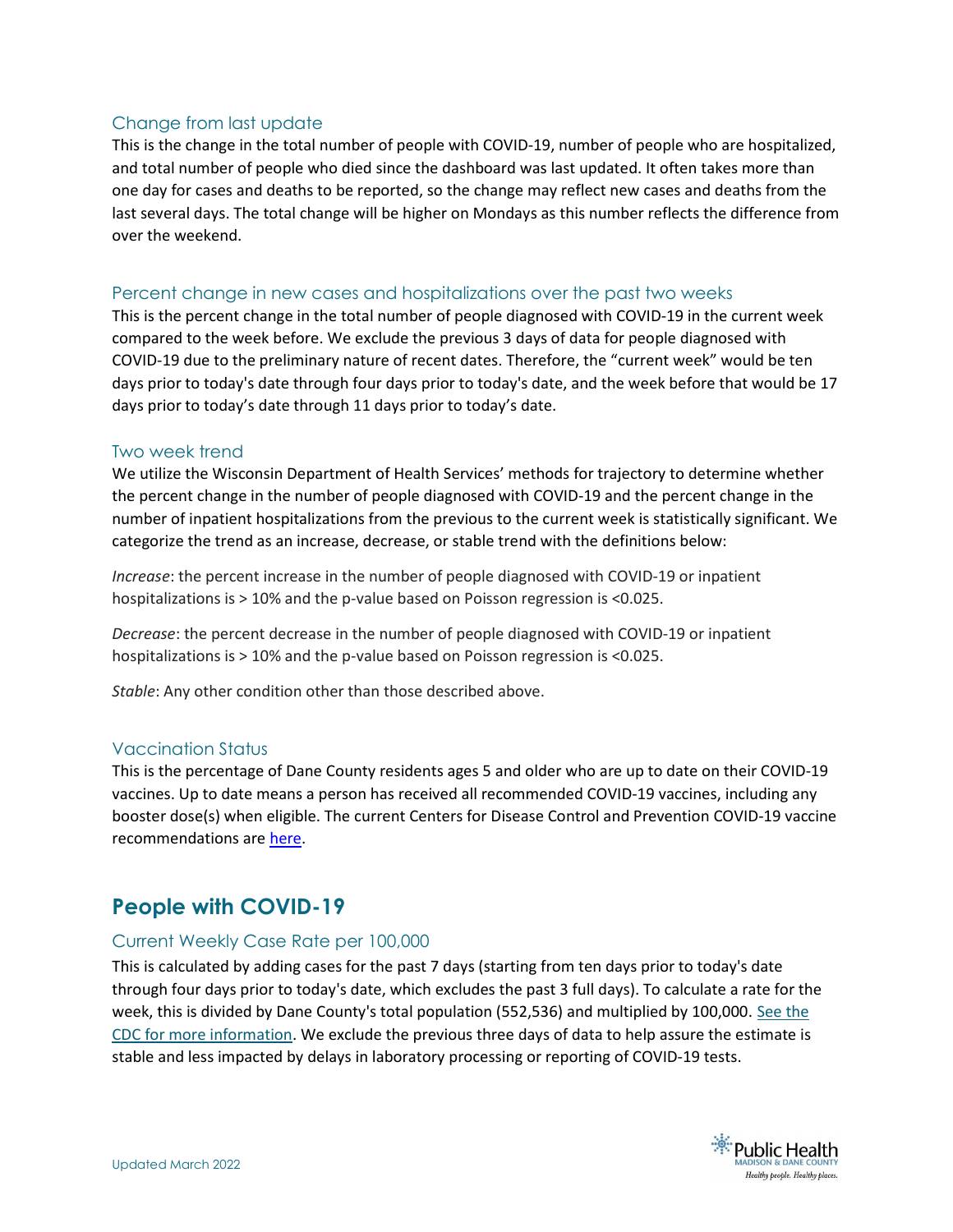### COVID-19 Community Level

The CDC has updated the thresholds and metrics used in assessing a community's COVID-19 levels. The level is determined based on a combination of three metrics — new COVID-19 admissions per 100,000 population in the past 7 days, the percent of staffed inpatient beds occupied by COVID-19 patients, and total new COVID-19 cases per 100,000 population in the past 7 days — to determine the COVID-19 community level. New COVID-19 admissions and the percent of staffed inpatient beds occupied represent the current potential for strain on the health system. Data on new cases acts as an early warning indicator of potential increases in health system strain in the event of a COVID-19 surge. Using these data, the COVID-19 community level is classified as low, medium, or high. The community level for Dane County will be updated on our dashboard weekly, on Fridays. For more information visit https://www.cdc.gov/coronavirus/2019-ncov/science/community-levels.html.

### People with Probable COVID-19

People who test positive with an antigen test but who do not have a confirmatory PCR test meet the definition for a Probable COVID-19 diagnosis. People with Probable COVID-19 infection are only included on the trend graphs for new people (page 2 of the dashboard) and deaths (page 7 of the dashboard). Deaths among probable cases are deaths among people diagnosed with COVID-19 via an antigen test that meet the vital records criteria set forth by the CDC and CSTE case definition. They also include deaths among people who have no laboratory evidence of a COVID-19 infection, but where the death certificate lists COVID-19 as an underlying cause of death or a significant condition contributing to death.

### **Tests**

These data include PCR tests only. Trends over time and time filters are based on the date of the test result. Test numbers for recent dates are subject to change as tests continue to be reported and processed.

### Percent Positivity

Percent positive is calculated from the number of positive PCR tests that represent a new COVID-19 infection divided by the number of total PCR tests for each day. If someone has more than one positive test during a COVID-19 infection, only their first positive test is counted in the numerator, but all tests are counted in the denominator. As of September 27, 2021, if a person has more than one COVID-19 infection, then the first positive test for each new infection is used in the percent positive calculation. To learn more about how we calculate percent positivity, read our blog post.

### Trends by Age

This page shows the number of people diagnosed with COVID-19 per day by different age groups. As described above, starting 9/27/2021 people are counted for each new COVID-19 infection. Note that the y-axis scale for each graph is determined by the maximum average people who tested positive within each age category. Therefore, trends may look similar while comparing across age groups, but the magnitude of trends may be very different. Hover your mouse over each line to see the rate per 100,000 within that age group, which can be compared across age groups.

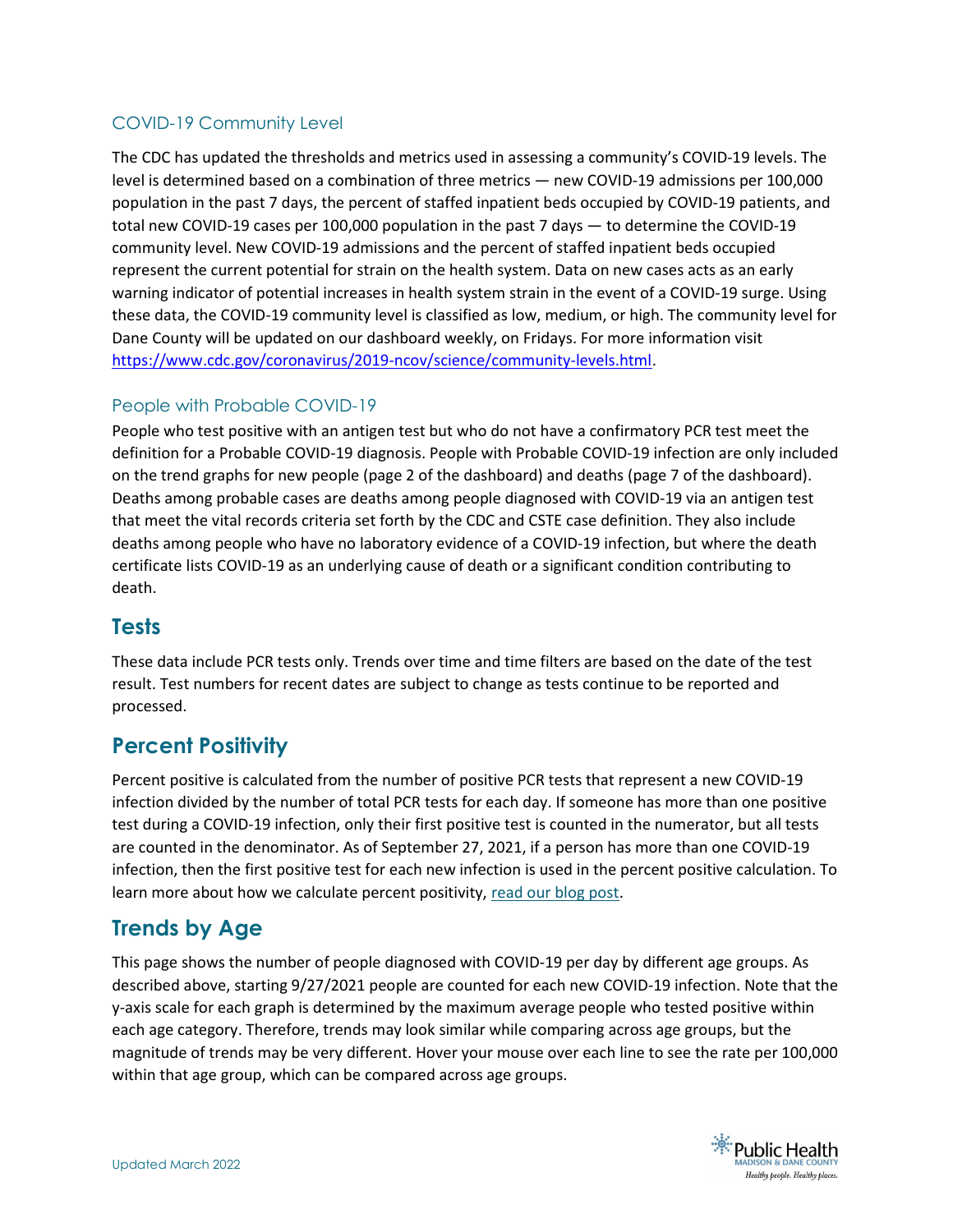# Trends by Race and Ethnicity

This page shows the daily rate of people diagnosed with COVID-19 by their race and ethnicity. Race and ethnicity data are either documented on the laboratory or health care record, or given during client interviews. Rate ratios (RR) are used to describe the difference in rates between two groups. We usually compare groups of interest to a reference group, which in this case is the group that has better outcomes due to structural racism. When the rate ratio is greater than 1, the rate in that group is higher than the rate among the reference population.

### Hospitalizations & Deaths: Trends

Hospitalizations and Intensive Care Unit (ICU) inpatients on this page are from the database EMResource, which is a different data source from the hospitalizations on the People Hospitalized & Deceased page. This number may include patients who are not Dane County residents. This data system does not provide identifiable data, so we are unable to discern what proportion of patients are Dane County versus non-Dane County residents, the vaccination status of the people who are hospitalized, and other demographic information. Inpatient counts on this trends page represent the daily COVID-19 census in Dane County hospitals as of 5 pm.

# People Hospitalized & Deceased

The "total people ever hospitalized" and accompanying hospitalization demographic data is for Dane County residents who were reported as being hospitalized for COVID to WEDSS. This is different from the hospitalization data reported on the landing page and page 7 of the dashboard, which is not restricted to Dane County residents and for which we do not have identifiable data.

The "total people who died" and accompanying death demographic data is for deaths among people with a confirmed case of COVID-19 who died due to COVID-19.

Deaths associated with COVID-19 must be reported by health care providers or medical examiners/coroners, and recorded in WEDSS by local health departments in order to be counted as a COVID-19 death.

Deaths among people with COVID-19 that were the result of non-COVID reasons (e.g., accident, overdose, etc.) are not included as a COVID-19 death.

Deaths are confirmed via death certificate. A death does not appear on the dashboard until it is confirmed to be due to COVID-19 infection with a statistical death abstract; this can take days or even months.

Death data should be considered preliminary due to reporting delays and potential changes to death data, which are generally finalized several months after the end of the year.

# COVID-19 Vaccination: Core Measures

This page shows the percent of Dane County residents who have completed a vaccination series (a single dose of the Johnson & Johnson vaccine, or two doses of the Pfizer or Moderna vaccines), the percentage of Dane County residents ages 5 and older who are up to date with their COVID-19 vaccines, and the percentage of Dane County residents ages 65 and older who are up to date with their COVID-19

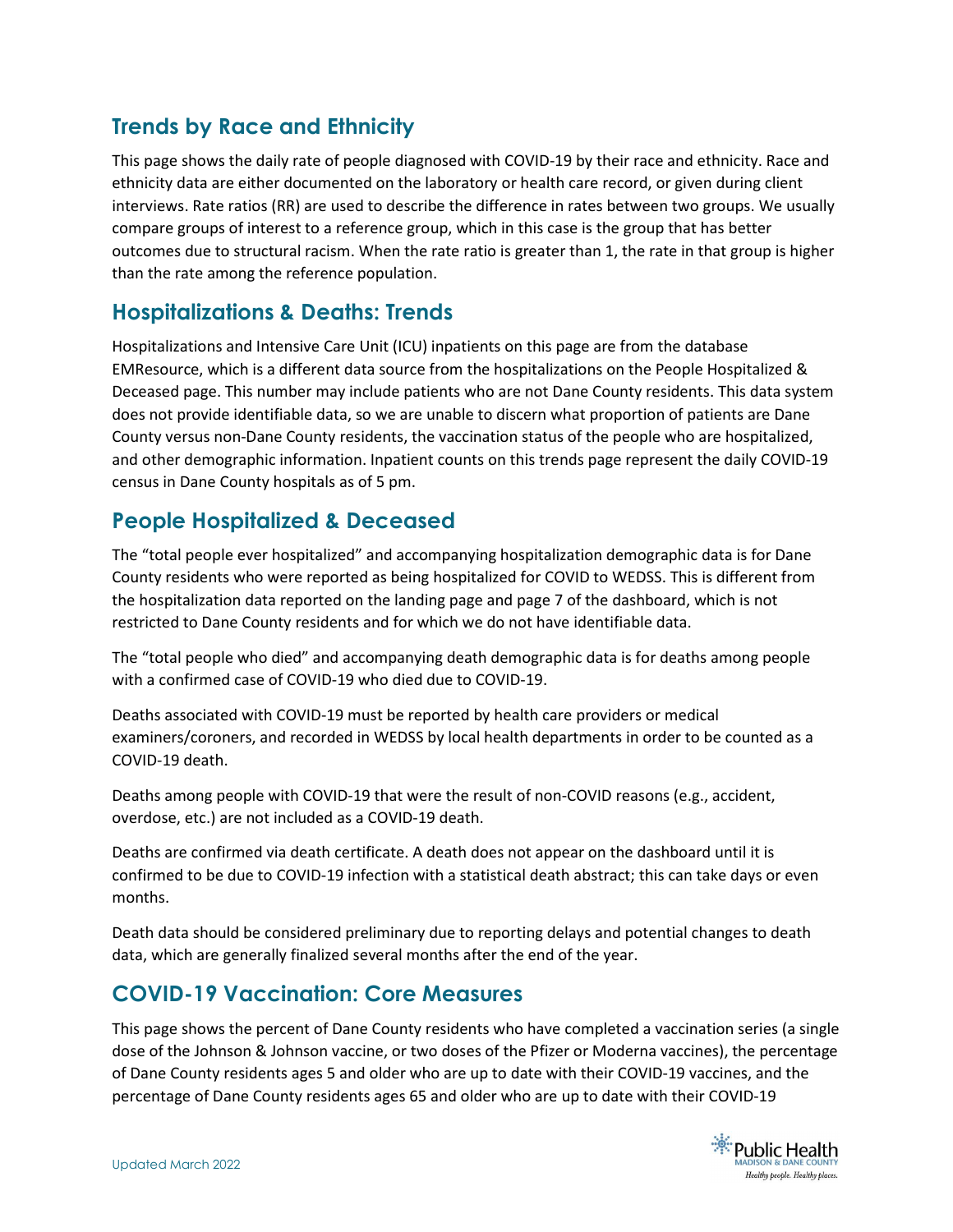vaccines. The Centers for Disease Control and Prevention defines up to date as having received all recommended COVID-19 vaccines, including any booster dose(s) when eligible. More information can be found at https://www.cdc.gov/coronavirus/2019-ncov/vaccines/stay-up-to-date.html. Percentages are calculated by PHMDC and may differ slightly from percentages reported by DHS.

As of December 2021, we removed the language about herd immunity, and the herd immunity targets, from the vaccination tab of the dashboard. The concept of herd immunity, or the idea that if enough people in a population are vaccinated the impacts of COVID can be managed, is still important to the fight against COVID-19. However, there are some differences with COVID that make herd immunity more difficult to reach than other diseases. For example, there are still too many people who are unvaccinated (either because they don't want to, or because they are not old enough) allowing COVID to continue to spread. In addition, the COVID vaccines do not protect 100% against infection, and the level of protection is changing as the virus continues to change. The COVID vaccines do remain protective against severe illness and death. For these reasons, there is no longer a numeric goal for vaccination. Instead, the goal is to have as many people in Dane County vaccinated (and boosted, if eligible!) as a way to protect ourselves and one another.

## Frequently Asked Questions

#### Do these numbers reflect everyone who has had COVID-19 in Dane County?

No. There are people who have had COVID-19 who were not tested, or who only tested with an at-home test which are not included in our numbers. See our **testing page for the latest information** on testing.

### How do you calculate the number of people tested?

We receive testing data from public and private laboratories via a statewide reporting system called the Wisconsin Electronic Disease Surveillance System. We only receive reports on lab tests done for Dane County residents. Numbers for recent dates are subject to change as tests continue to be processed.

The Total Tests count on the dashboard displays the total number of PCR tests conducted (minus the current date), including multiple tests conducted for the same person. The Total People Tested count displays the total number of unique individuals tested. When tests are processed, they are assigned an ID number and are matched to a person's existing ID number if they have had a previous test. The Tests by Date chart shows the total number of tests each day (including multiple tests for the same person) based on the date of the test result from 3/7/20 forward, and does not show tests for the current date. There were 69 COVID-19 tests prior to 3/7/20.

### What if somebody gets tested more than once? Are they being counted each time?

All positive tests for a person within a 90-day period are considered part of the same COVID infection. As of 9/27/21, a positive test result that is 90 days or more after the previous COVID infection is considered to be a new COVID infection. Therefore, a person may be counted more than once depending on how many COVID infections they have had.

#### How do you calculate percent positivity?

Percent positive is calculated from the number of new positive PCR tests that represent a new COVID-19 infection divided by the number of total PCR tests for each day. If someone has more than one positive

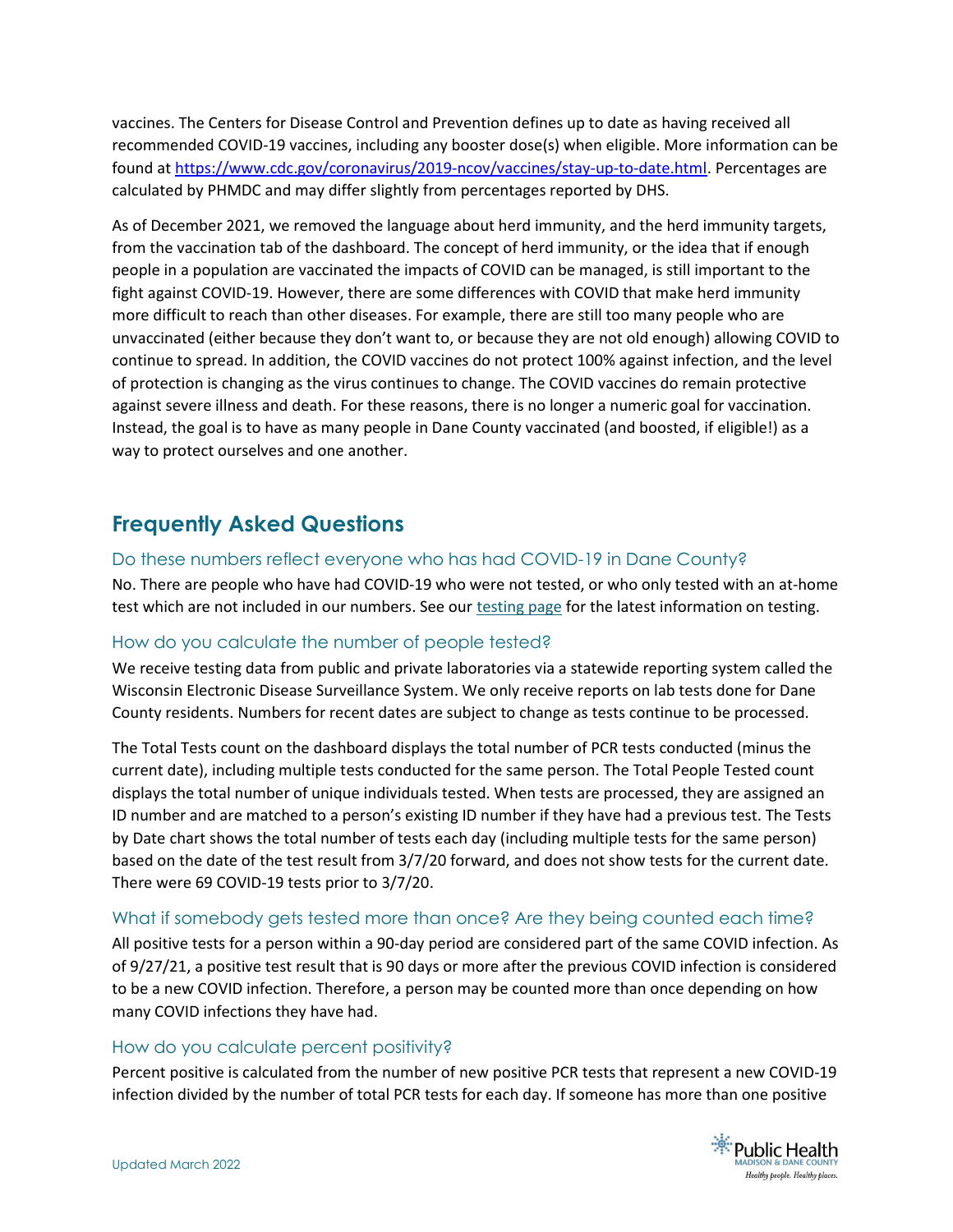test during a COVID-19 infection, only their first positive test is counted in the numerator, but all tests are counted in the denominator. If a person has more than one COVID-19 infection, then the first positive test for each new infection is used in the percent positive calculation.

#### Are antibody tests included in the dashboard?

Antibody tests are not included in either our case counts or test counts.

#### Are home tests included in the dashboard?

Tests conducted at home are not counted on the dashboard. Per the CDC case definition, positive home tests do not meet the Confirmed or Probable case definition because they are done without the oversight of a medical or laboratory professional. However, home tests are reported to the health department by clients, schools, and in some cases, the test manufacturer. Although not shown on the dashboard, people who test positive for COVID-19 via home tests may be contacted by public health staff and given support and guidance if we receive notification of their positive home test. People who test positive are also encouraged to have a PCR test to confirm their infection, and/or to report their positive home test to PHMDC. If a PCR test is performed and is positive, then the person would be counted on the dashboard. More information about home tests can be found on our website.

#### How do you calculate the case count?

All case counts reflect the number of people who tested positive prior to the current date. A person is counted each time they have a new COVID-19 infection (defined as a positive test 90 days or more after their previous COVID infection). Prior to September 27, 2021, people were only counted once in the case count because it was not known whether people could be infected with COVID more than once. The new and cumulative case count by date graph shows people who tested positive by the date the positive result was received, and does not show cases for the current date.

#### What are the population denominators used for the dashboard?

Prior to March 10 2022, the population denominators on the dashboard were from the U.S. Census Bureau 2019 Population Estimates, which gave a total population for Dane County of 546,695. Beginning March 10, 2022, the population denominators on the dashboard are from the Vintage 2020 Bridged-Race Postcensal Population Estimates (Single Year July 1, 2020), which gives a total population for Dane County of 552,536.

### Why did the "Cases Ever Hospitalized" number increase but the number of Current COVID-19 Inpatients stayed the same?

The "Cases Ever Hospitalized" number is the cumulative number of Dane County residents who tested positive for COVID-19 that were reported as being hospitalized for COVID-19 to WEDSS. We learn about hospitalizations either at the time of interview by the case investigator, or when hospitals submit reports to WEDSS to report that someone is hospitalized. Case investigators review each hospitalization report to verify whether the hospitalization was due to COVID-19, and we only mark someone as hospitalized if COVID-19 was the reason for or a contributor to the hospitalization.

The "Current COVID-19 Inpatients" and "Current COVID-19 Patients in ICU" numbers are reported by hospitals in Dane County to a different system called EMResource; these numbers can include patients who are not Dane County residents. This data system does not provide identifiable data, so we are unable to discern what proportion of patients are Dane County versus non-Dane County residents.